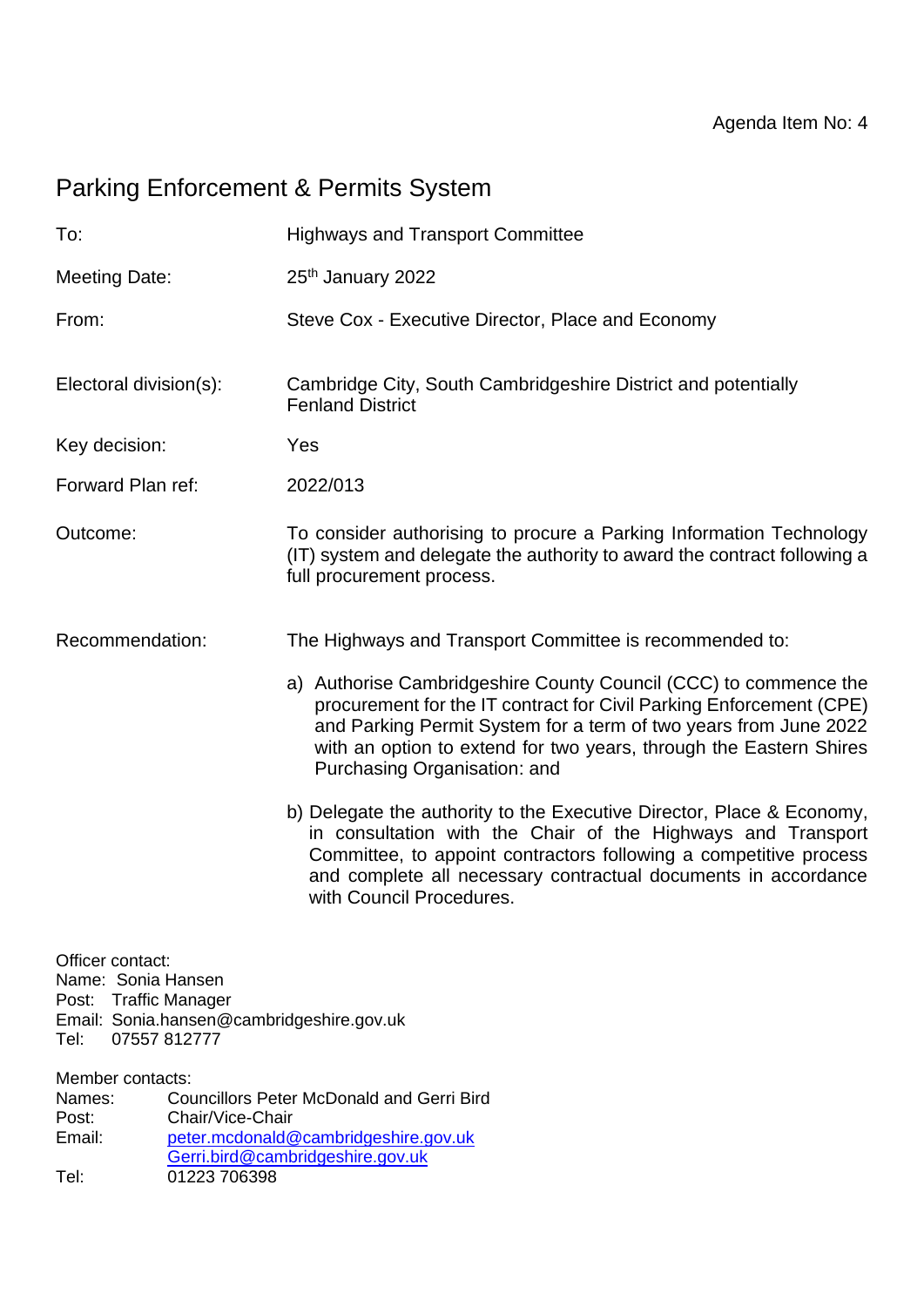## 1. Background

- 1.1 The current Information Technology contract for Civil Parking Enforcement was awarded to Conduent Parking Enforcement Solutions Limited in 2018 and runs out 2022. This facilitates the full process of issuing a Penalty Charge Notice and Permits systems.
- 1.2 All costs will be met by income recovered from Penalty Charge Notice and Permits. These systems facilitate the Authority's objectives to keep Cambridge moving and support the use of public transport and enforce restrictions.

### 2. Main Issues

- 2.1 The service provides the enforcement of on-street regulations as well as the enforcement of the City Council's off street car parks (where agreed), and bus lane/gate enforcement via cameras. A key aim of the procurement is to ensure we have an effective system which can manage the introduction of the Traffic Management Act 2004 (TMA), Part 6 (further powers to enforce moving traffic offences) and allows us to develop processes for environmental charging.
- 2.2 There are also other costs involved in providing parking services such as in-house staff, client costs and infrastructure costs. These costs are covered from the income generated by the Council's parking services.
- 2.3 The objectives of Civil Parking Enforcement are to manage parking to:
	- reduce congestion, keep traffic flowing and keep Cambridgeshire moving
	- support the use and expansion of Park & Ride
	- ensure the priority of Public Transport by managing bus lanes and bus gates
	- reduces delays for emergency services
	- support Business and the Communities by addressing inappropriate parking
	- encourages correct, sensible, and safe parking
	- improve compliance with parking restrictions
	- ensure designated parking spaces are used only by those they are intended for
	- improves air quality, health, and the general environment
	- r
- 2.4 A competition will be undertaken using Eastern Shires Purchasing Organisation (ESPO) Framework 509 (Parking Management Solutions Lot 4: Civil Enforcement Solutions). This framework is already compliant with all EU/UK procurement legislation and the procurement work has already been undertaken, so there is no need to run a full Official Journal of the European union (OJEU tender). Suppliers listed on the framework were assessed during the procurement process for their financial stability, track record, experience, and technical & professional ability, before being awarded a place on the framework.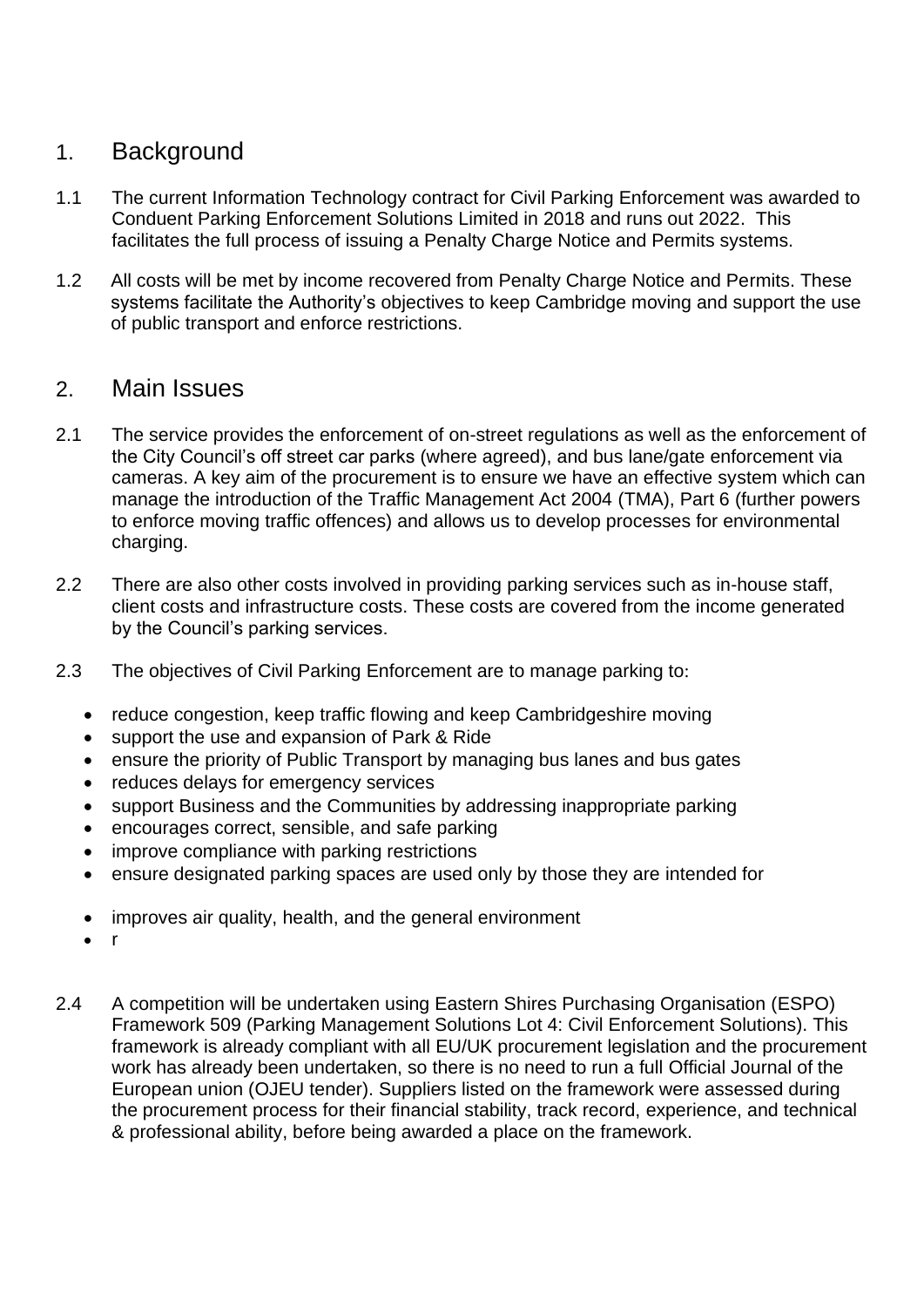## 3. Alignment with corporate priorities

3.1 Communities at the heart of everything we do

The following bullet points set out details of implications identified by officers:

• Management of parking is essential in order to reduce congestion and keep the County moving which contribute towards a growing economy.

3.2 A good quality of life for everyone

The following bullet points set out details of implications identified by officers:

- Address persistent, dangerous, obstructive parking
- Improved access for all who use the highway (including pavements)
- Reduce congestion and improve air pollution
- 3.3 Helping our children learn, develop and live life to the full

There are no significant implications for this priority.

3.4 Cambridgeshire: a well-connected, safe, clean, green environment

The following bullet points set out details of implications identified by officers:

- Address persistent, dangerous, obstructive parking to ensure the free flow of traffic
- Improved access for all who use the highway (inc. footways)
- Reduce congestion and improve air pollution
- 3.5 Protecting and caring for those who need us

The following bullet points set out details of implications identified by officers:

• Addresses obstructive parking, improves accessibility and safety for all that use the highway (including pavements).

#### 4. Significant Implications

4.1 Resource Implications

The following bullet points set out details of implications identified by officers:

- All works to be completed by Council Parking officers with support of legal and procurement officers.
- 4.2 Procurement/Contractual/Council Contract Procedure Rules Implications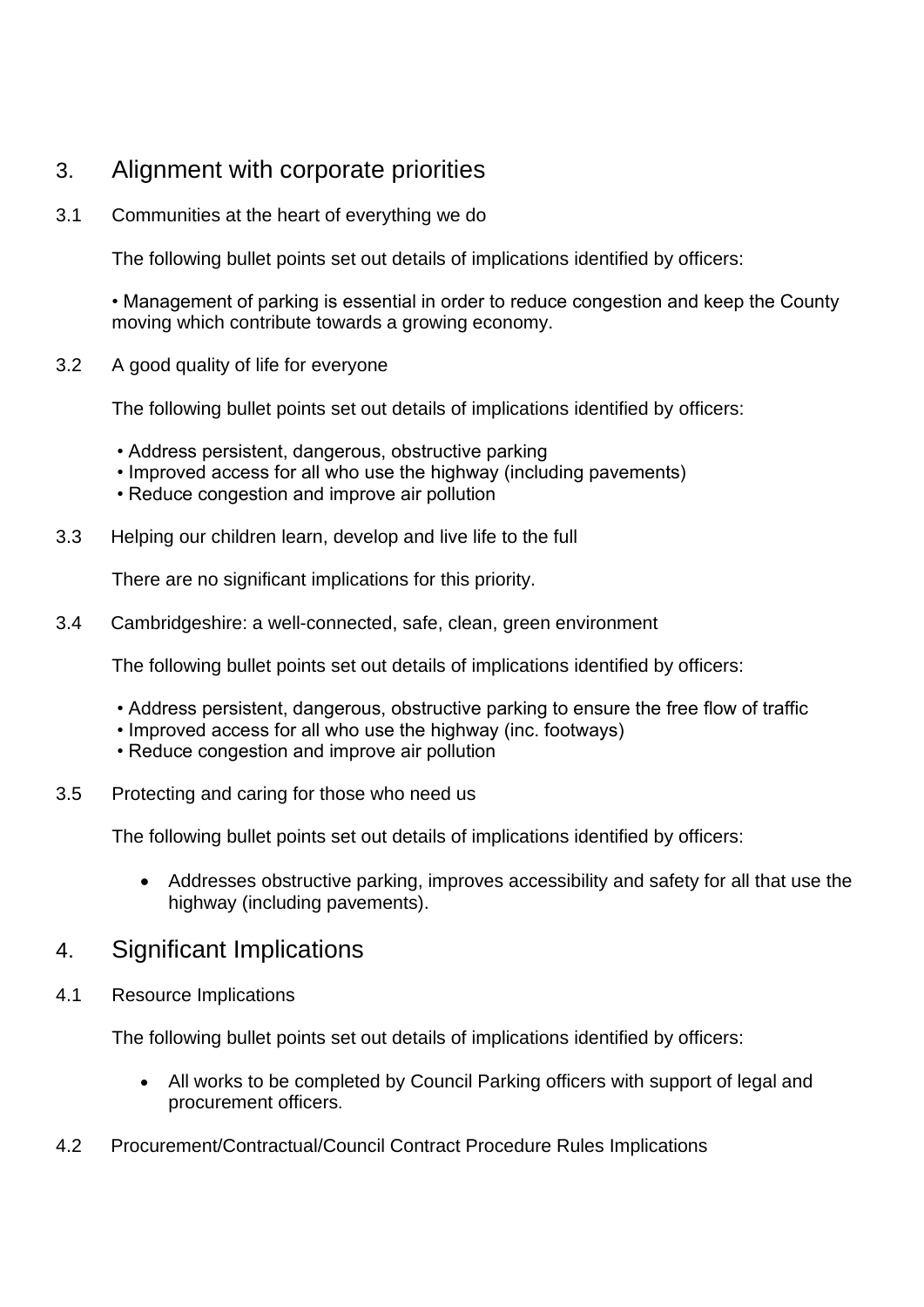The following bullet points set out details of implications identified by officers:

- All works to be completed by Council Parking officers with support of legal and procurement officers adhering to Council procurement requirements.
- 4.3 Statutory, Legal and Risk Implications

The following bullet points set out details of implications identified by officers:

A failure to renew the enforcement contract carries the following risks:

- Failure to adequately manage parking enforcement will increase congestion and undermine road safety.
- Failure to adequately manage parking enforcement will undermine demand management and modal shift strategies.
- 4.4 Equality and Diversity Implications

There are no significant implications for this priority.

4.5 Engagement and Communications Implications

There are no significant implications for this priority.

4.6 Localism and Local Member Involvement

The following bullet points set out details of implications identified by officers:

- Government seeks a partnership approach to Civil Parking Enforcement with Districts working with Counties to provide a joined-up parking enforcement service. The new contract will provide the opportunity of future expansion of Civil Parking Enforcement to other Districts, with the opportunity for partnership working, where this is agreed.
- 4.7 Public Health Implications

The following bullet points set out details of implications identified by officers:

- The proposed system will help and support the effective management and impact on reducing congestion and improving air quality.
- 4.8 Environment and Climate Change Implications on Priority Areas
- 4.8.1 Implication 1: Energy efficient, low carbon buildings. Positive/neutral/negative Status: **Neutral** Explanation:
- 4.8.2 Implication 2: Low carbon transport. Positive/neutral/negative Status: **Neutral** Explanation: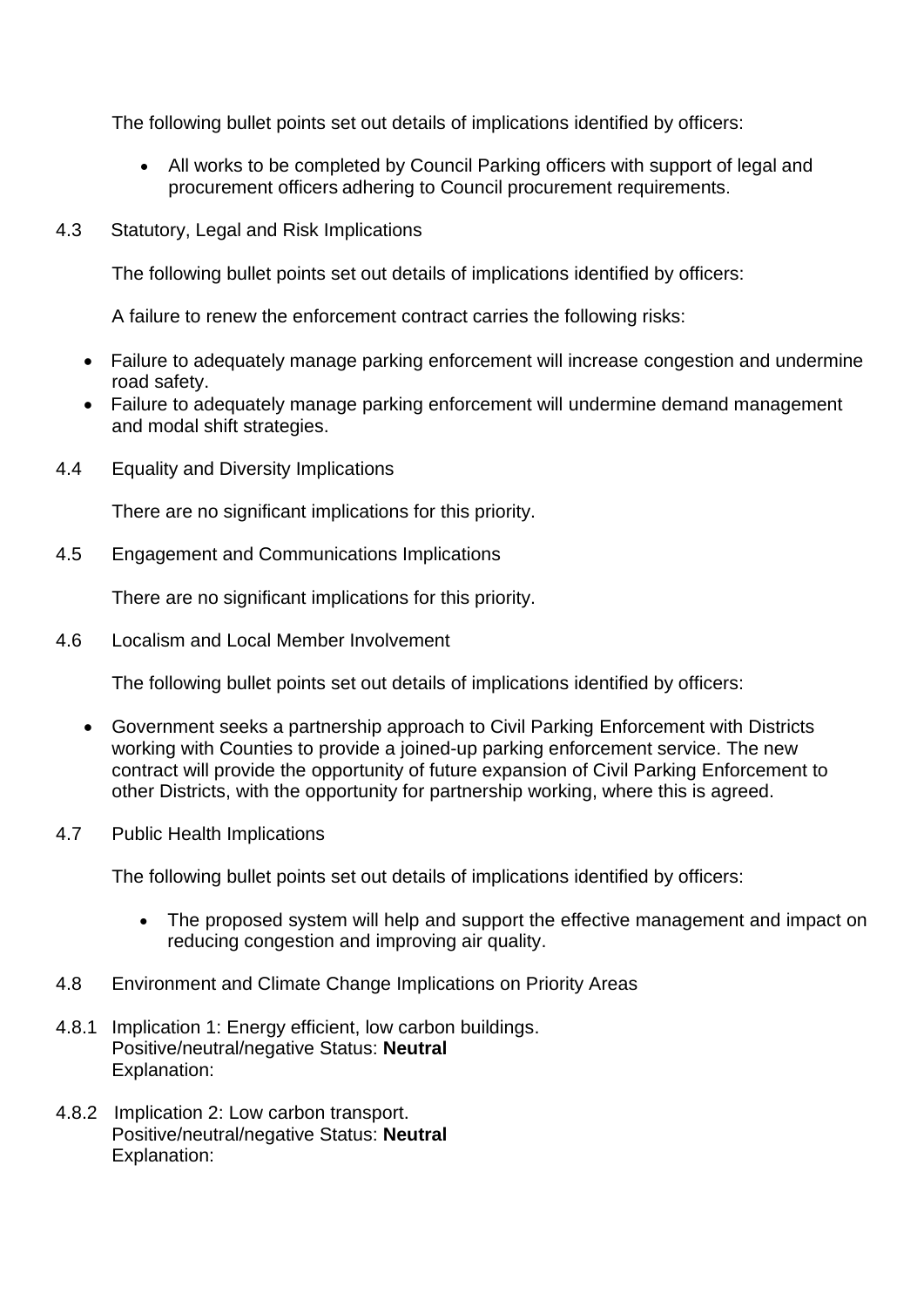- 4.8.3 Implication 3: Green spaces, peatland, afforestation, habitats, and land management. Positive/neutral/negative Status: **Neutral** Explanation:
- 4.8.4 Implication 4: Waste Management and Tackling Plastic Pollution. Positive/neutral/negative Status: **Neutral** Explanation:
- 4.8.5 Implication 5: Water use, availability and management: Positive/neutral/negative Status: **Neutral** Explanation:
- 4.8.6 Implication 6: Air Pollution. Positive/neutral/negative Status: **Positive** Explanation: Civil Parking Enforcement local authorities effectively manage and enforce on and off-street parking areas to prevent inconsiderate and obstructive parking which help to keep traffic moving and reduces vehicle emissions.
- 4.8.7 Implication 7: Resilience of our services and infrastructure and supporting vulnerable people to cope with climate change. Positive/neutral/negative Status: **Neutral** Explanation:

Have the resource implications been cleared by Finance? Yes Name of Financial Officer: Sarah Heywood

Have the procurement/contractual/ Council Contract Procedure Rules implications been cleared by the LGSS Head of Procurement? Yes Name of Officer: Henry Swan

Has the impact on statutory, legal and risk implications been cleared by the Council's Monitoring Officer or LGSS Law? Yes Name of Legal Officer: Fiona McMillan

Have the equality and diversity implications been cleared by your Service Contact? No

Name of Officer:

Have any engagement and communication implications been cleared by Communications? No

Name of Officer:

Have any localism and Local Member involvement issues been cleared by your Service Contact? Yes